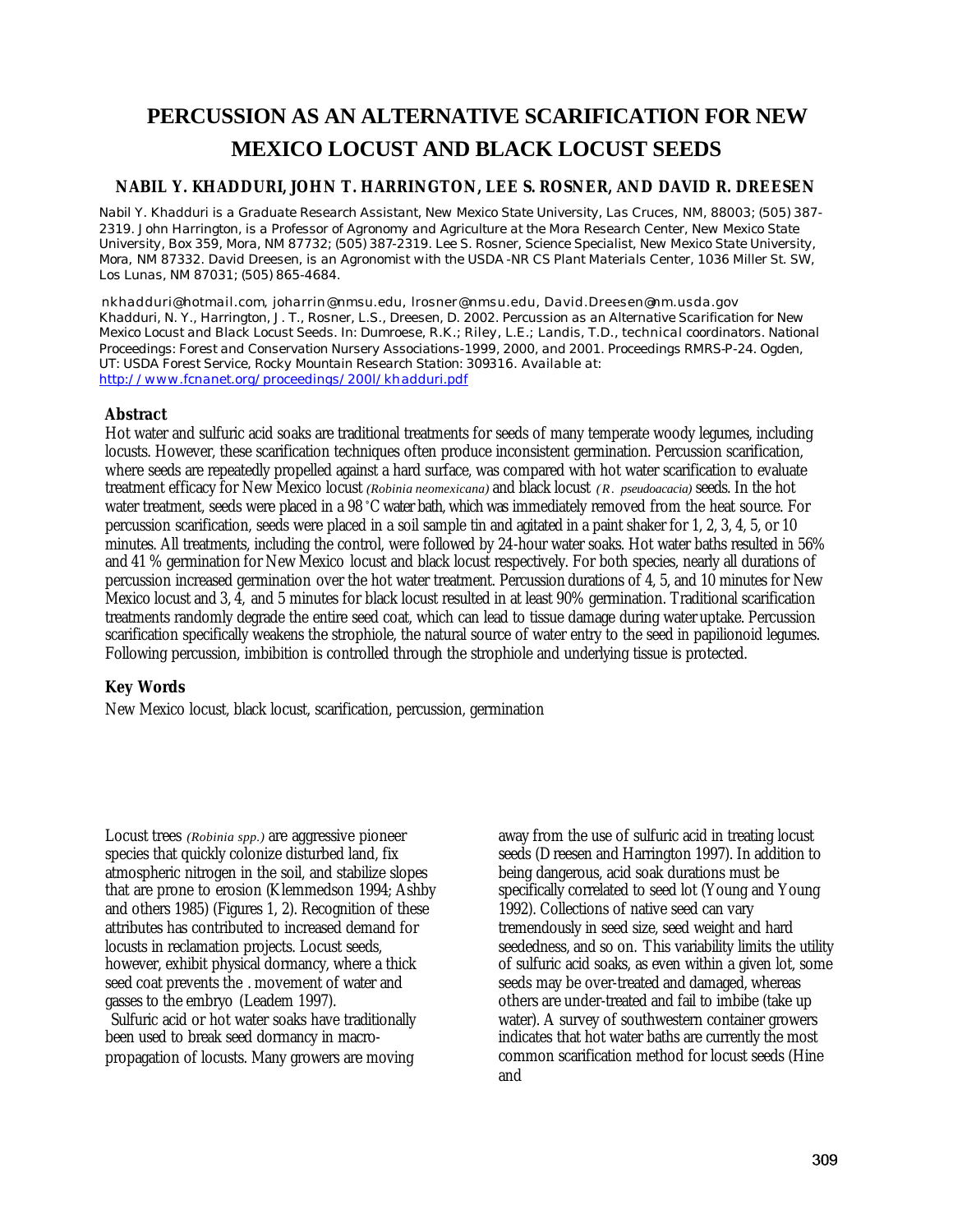

Figure 1. New Mexico locust crown-sprouting at edge of burn near Los Alamos, NM-one year after Cerro Grande fire.



Figure 2. New Mexico locust colonizing road cut.

Figure 2. New Mexico locust colonizing road cut. others 1997). However, hot water baths can also produce inconsistent germination (fin and others 1996).

Percussion scarification, where seeds are repeatedly propelled against a hard surface, is an alternative dormancy-breaking method that has proven successful in legumes related to locusts (Hamly 1932; Barton 1947; Mayer and PoljakoffMayber 1982). We compared this alternative treatment to hot water scarification to evaluate treatment efficacy for New Mexico locust and black locust seeds.

#### **MATERIALS AND METHODS**

Commercial New Mexico locust seeds (Western Native Seed, Coaldale, CO) were collected during fall 2000 in Huerfano County, CO. Black locust seeds were collected during September 2000 from Taos County, NM by harvesting ripe pods from several trees at a distance of up to 3 meters from ground level. Black locust seeds were allowed to air-dry for 3 weeks, and were threshed and separated from large chaff using a greenhouse fan. A Dakota Blower was used to remove fine chaff from both seed lots. Seeds were stored at 2 to 4 °C until the germination study was conducted in March 2001.

This study compared hot water scarification with percussion scarification using treatment and species as experimental factors. Along with a control, scarification treatments included immersion of seed in boiling water as well as percussion durations of 1, 2, 3, 4, 5, or 10 minutes. Four 100-seed samples were used to test each species by scarification treatment combination.

For the hot water treatment, test tubes were filled with 30 mL water and placed in a water-filled beaker (Figure 3). The bath was raised to boiling (-98 °C at Las Cruces, NM elevation of 1,300 meters). Each 100-seed replicate was placed in a test tube, and each test tube was immediately removed to cool at room temperature.

Percussion scarification was implemented using a pneumatic paint shaker (Central Pneumatic) (Figure 4). This allowed standardization of treatment intensity. Compressed air pressure was maintained at 80 psi  $\pm$  5 psi (530 kPa  $\pm$  30 kPa), resulting in approximately 350 oscillations per minute. Each 100-seed sample was placed in a 4 oz soil tin for shaking. To maximize lateral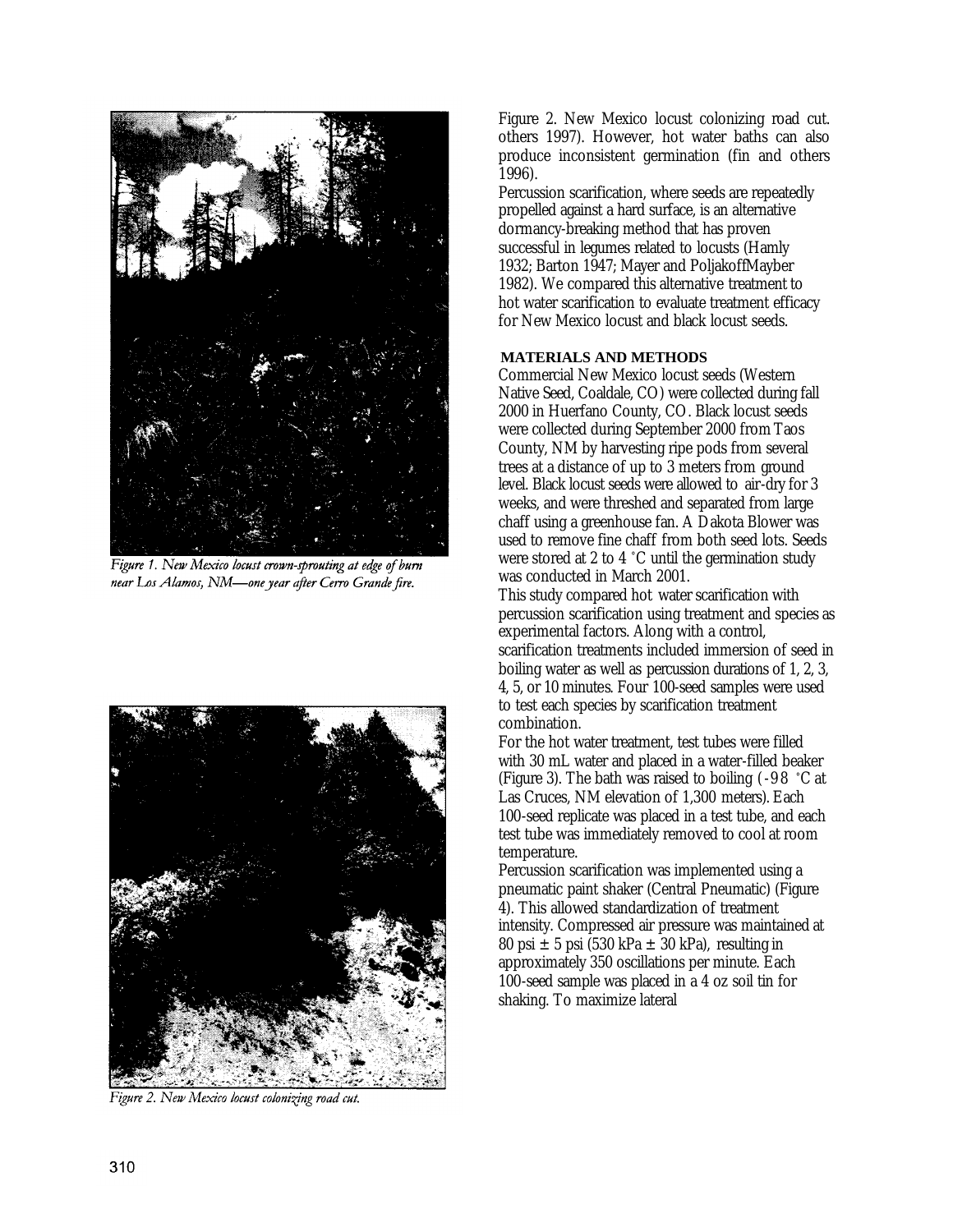

Figure 3. Hot water bath.

Figure 4. Paint shaker set-up.



Figure 5. Placing soil tin containing seeds at end of paint shaker arm.

Figure 4. Paint shaker set-up.movement of the paint shaker, a paint can was used as a spacer to place soil tins at the end of the shaking arm (Figure 5). This allowed shaking to occur at the greatest distance from the pivot point (fulcrum). Following all treatments, including the control, seeds were soaked for 24 hours in distilled water prior to plating out.

Germination was evaluated on lab benches at room temperature. Each replicate of seeds was placed in a 10 cm petri dish on moistened filter paper, with humidity maintained by enclosing the petri dishes in ziplock bags. Germination was monitored daily for 14 days, in accordance with International Seed Testing Association standards

for *Robinia* species (ISTA 1999). Germination was defined as protrusion of the radicle from the embryo by at least 1 mm.

Categorical Analysis of Variance using Proc Catmod (SAS Institute 1989) was used to determine treatment differences in germination percentages for each source. This procedure is an extension of a Chi-square test of homogeneity using the natural log of the ratio of germinated to non-germinated seeds for each treatment. P-values less than 0.05 were considered significant. A limited set of pairwise-comparisons was conducted to compare treatment means using a conservative alpha value of 0.05 divided by the number of comparisons.

#### **RESULTS**

Percussion maximized germination for both New Mexico locust and black locust. Figure 6 shows three germination response levels for New Mexico locust. First, there was a low response in the control, indicating a dormant seed lot. The hot water treatment and one-minute duration of percussion share a second, intermediate response. Germination was highest at percussion levels from 2 to 10 minutes. The representative percussion treatment produced the steepest germination curve, indicating the fastest germination rate (Figure 7). The hot water treatment produced an intermediate curve, or relatively slower germination rate. The control curve was very flat, indicating the slowest germination rate for New Mexico locust.

Control seeds germinated poorly for black locust as well (Figure 8). Hot water scarification improved germination over the control, but all levels of percussion improved germination over hot water. The optimal durations of percussion treatment were bracketed, with a significant increase from the 1 to 2 minute percussion level, a high germination response from 2 to 5 minutes of percussion, and finally a significant decrease at the 10-minute level. This dropoff suggests that 10 minutes of percussion over-treats seeds from this lot of black locust.

The representative percussion treatment also had the fastest germination rate for black locust (Figure 9). The hot water curve is somewhat flatter, indicating a slower germination rate. The control curve is very flat, indicating a slow germination rate.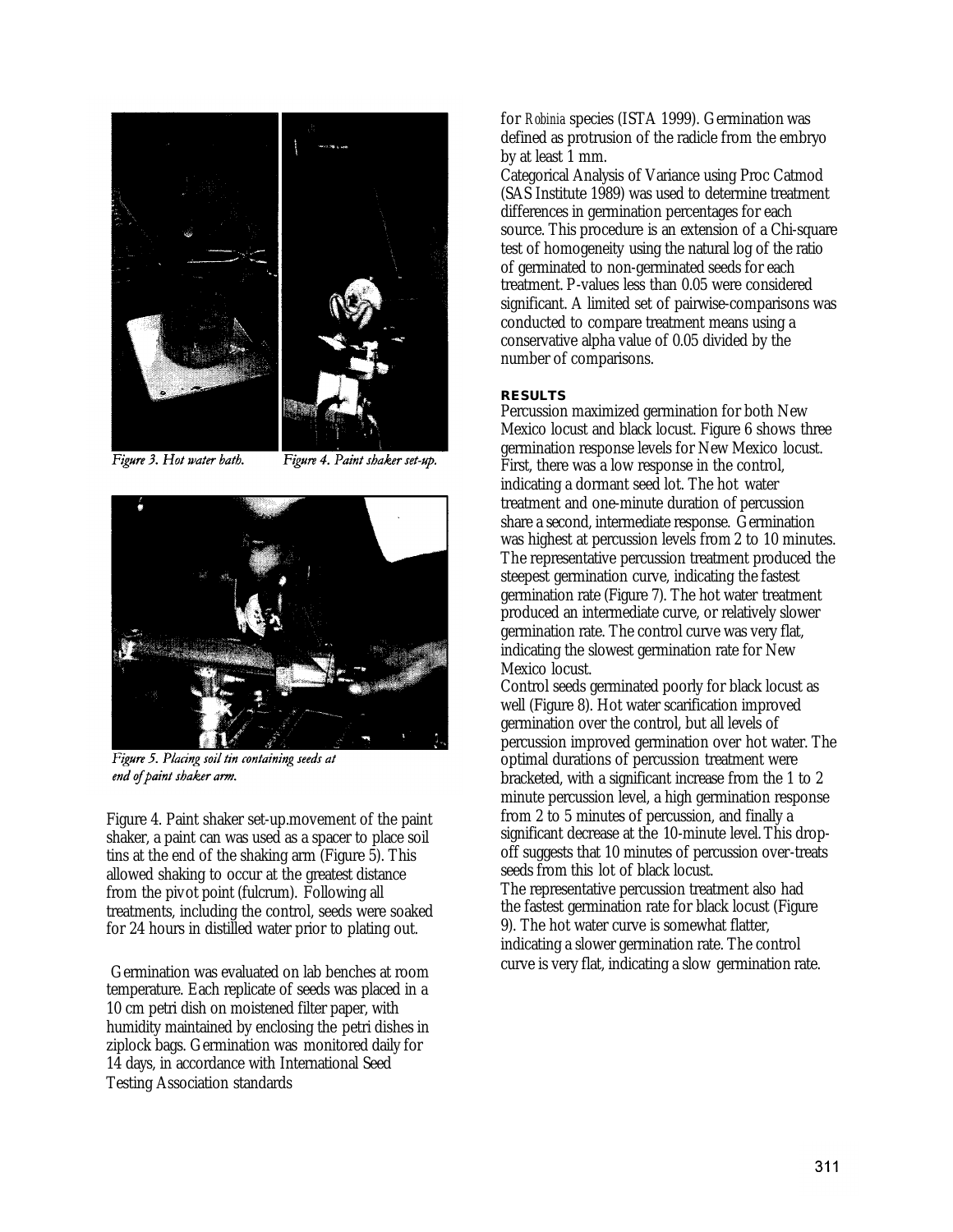

Figure 6. Effect of scarification treatments on germination percentage for New Mexico locust.  $n_s = n_0$ significant difference between adjacent treatment bars.  $* =$  significant difference at  $\alpha = 0.0045$  (0.05/11).



Figure 7. Effect of scarification on germination rate for New Mexico locust. Only 7 days of the 14 day study are shown. Five-minute percussion curve representative of 2 to 10-minute treatment durations. Germination rate defined by slope of the curve-the increase in germination with increase in time.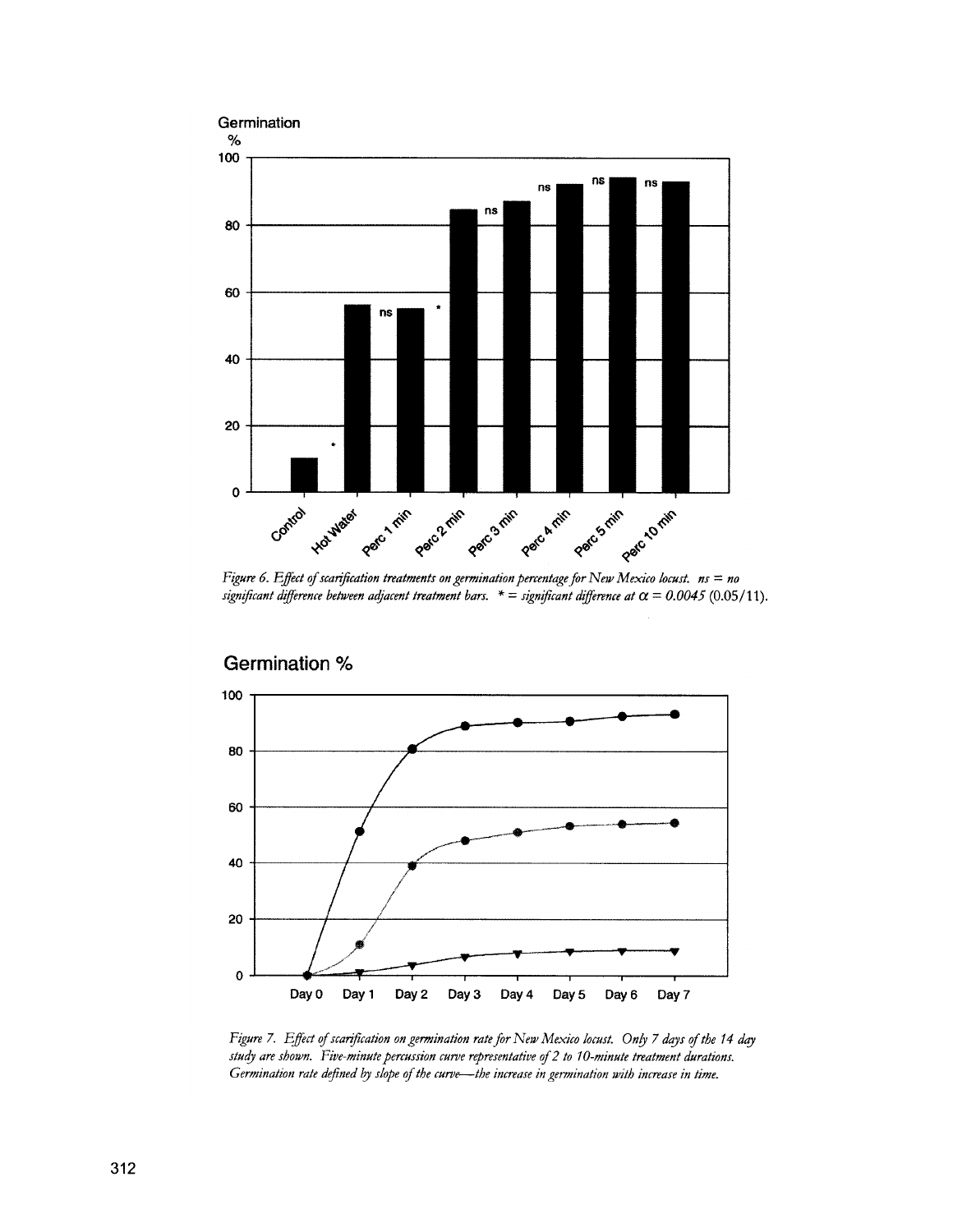

Figure 8. Effect of scarification treatments on germination percentage for black locust.  $ns = no$  significant difference between adjacent treatment bars.  $* =$  significant difference at a = 0.0045 (0.05/11).



**Germination %** 

Figure 9. Effect of scarification on germination rate for black locust. Only 7 days of the 14-day study are shown. Five-minute percussion curve representative of 2- to 5-minute percussion durations. Germination rate defined by slope of the curve-the increase in germination with increase in time.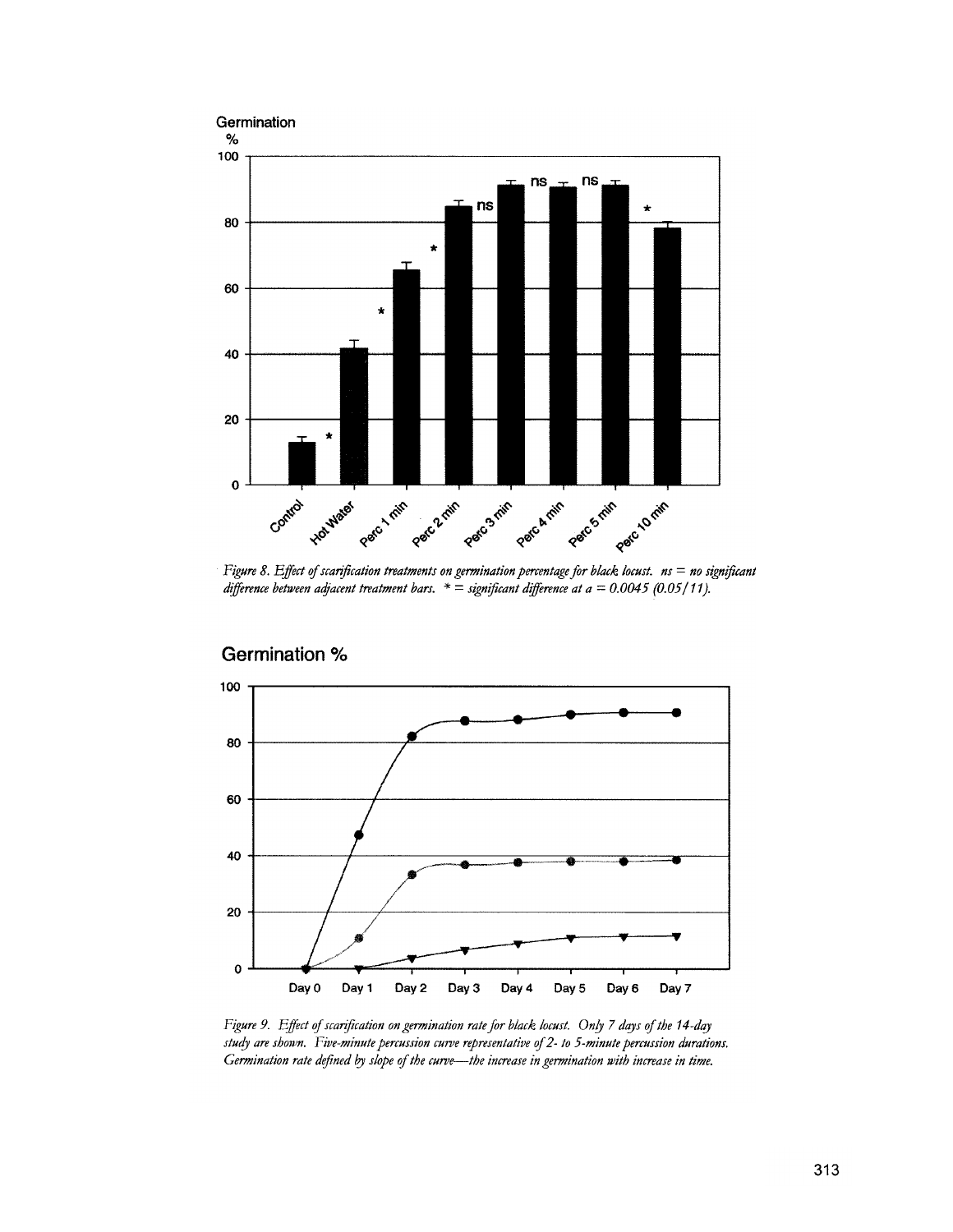

Figure 10.1 Hot Water Replicate.



Figure 10.2

Figure 10.3 Figure 10.4



Figure 11.1 Percussion replicate.



Figure 11.2

A qualitative difference between hot water and percussion-treated seeds was also observed. Along with healthy germinants, the hot water treatment produced over-treated seeds (Figure 10.1). Examples of damaged germinants include seeds where the radicle did not elongate (Fig 10.2), seeds where the radicle elongated but was delayed in freeing itself from the seed coat (Figure 10.3) and seeds where the radicle broke off completely from the embryo (Figure 10.4). In addition to these examples of over-treatment, there were numerous small, dark seeds that failed to imbibe water. For percussion treatment, nearly all seeds took up water (Fig 11.1). Germination was rapid and uniform, with little damage evident (Fig 11.2). To summarize, both New Mexico locust and black locust seed lots were dormant. The standard hot water scarification treatment improved germination, but only to 56% and 41% for New Mexico locust and black locust respectively. Nearly all percussion durations improved total germination as well as germination rate over the hot water treatment. Germination was very high, over 90%, for percussion durations of 4, 5, and 10 minutes for New Mexico locust and 3, 4, and 5 minutes for black locust.

## **DISCUSSION**

Papilionoid seeds have a specific anatomical feature known as the strophiole, or lens-the natural site of water entry to the seed (Hamly 1932). The strophiole is located on the cotyledonary lobe of a locust seed (Figure 12). When a papilionoid legume seed is percussed for the appropriate amount of time, repeated hits on the integrated seed coat loosen the constrained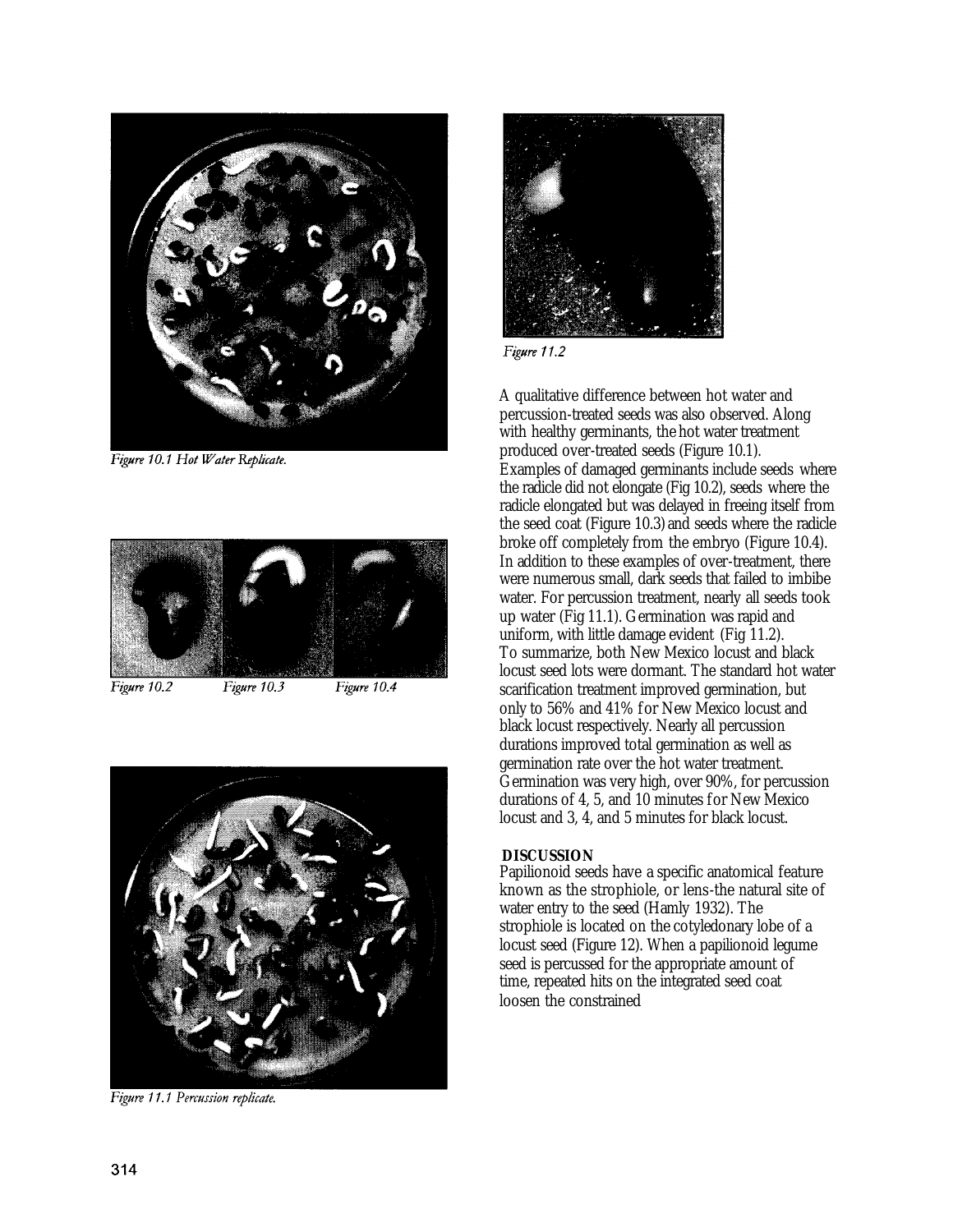

Figure 12. Strophiole of unimbibed New Mexico locust seed (left) and following water uptake (center, right).

cells of the strophiolar region, without excessively damaging the rest of the seed coat (Ballard 1976). When a percussed seed is soaked, water enters exclusively through the strophiole in a controlled manner (Kelly and Staden 1987). This regulated entry of water to the embryo is associated with even pressure on underlying seed tissues. This contrasts with seeds that have been hot water or acid scarified, treatments that can randomly degrade the seed coat. Unlocalized cracks in the seed coat can promote irregular water uptake associated with uneven pressure on underlying seed tissues and subsequent seed damage.

Papilionoids are the largest subfamily of legumes, covering almost all legumes occurring in temperate climates (Baskin and Baskin 1998). As with New Mexico locust and black locust, these legumes often play an integral role in the revegetation of disturbed lands. Developing superior scarification methods to the standard hot water and acid treatments should facilitate the use of these legumes in restoration projects.

## **REFERENCES**

Ashby WC, Vogel WG, Rogers NF. 1985. Black locust in the reclamation equation. Gen Tech Rep NE-105. Broomall, PA: USDA, For Ser: NE For Exper Sta: 1-12.

- Ballard LAT. 1976. Strophiolar water conduction in the seeds of Trifolieae induced by action on the testa at non-strophiolar sites. Austr J Plant Physiol 3: 465-469.
- Barton LV. 1947. Special studies on seed coat impermeability. Contrib BoyceThompson Inst 14: 355-362.
- Baskin CC, Baskin JM. 1998. Seeds: Ecology, biogeography and evolution of dormancy and germination. Academic Press, London, UK, 666 p.
- Dreesen DR, Harrington JT. 1997. Propagation of native plants for restoration projects in the Southwestern US- Preliminary Investigations. In: Landis, TD; Thompson, JR, tech coords. National Proceedings, Forest and Conservation Nursery Assocs. Gen Tech Rep PNW-GTR-419. Portland, OR: USDA, For Ser, PNW Res Sta: 77-88.
- Hamly DH. 1932. Softening of the seeds of *Melilotuc alba.* Bot Gazette 93: 345-375.
- Hine S, Harrington JT, Dreesen, DR. 1997. Seed scarification requirements for *Robinia neomexicana.* In: Harrington, JT, tech coord. Proc Third Southwestern Container Growers Conf. Feb 12-13,1997. Ft. Collins, CO.
- International Seed Testing Association. 1999. International rules for seed testing. Seed Sci & Technol: 27, supplement. Zurich, Switzerland.